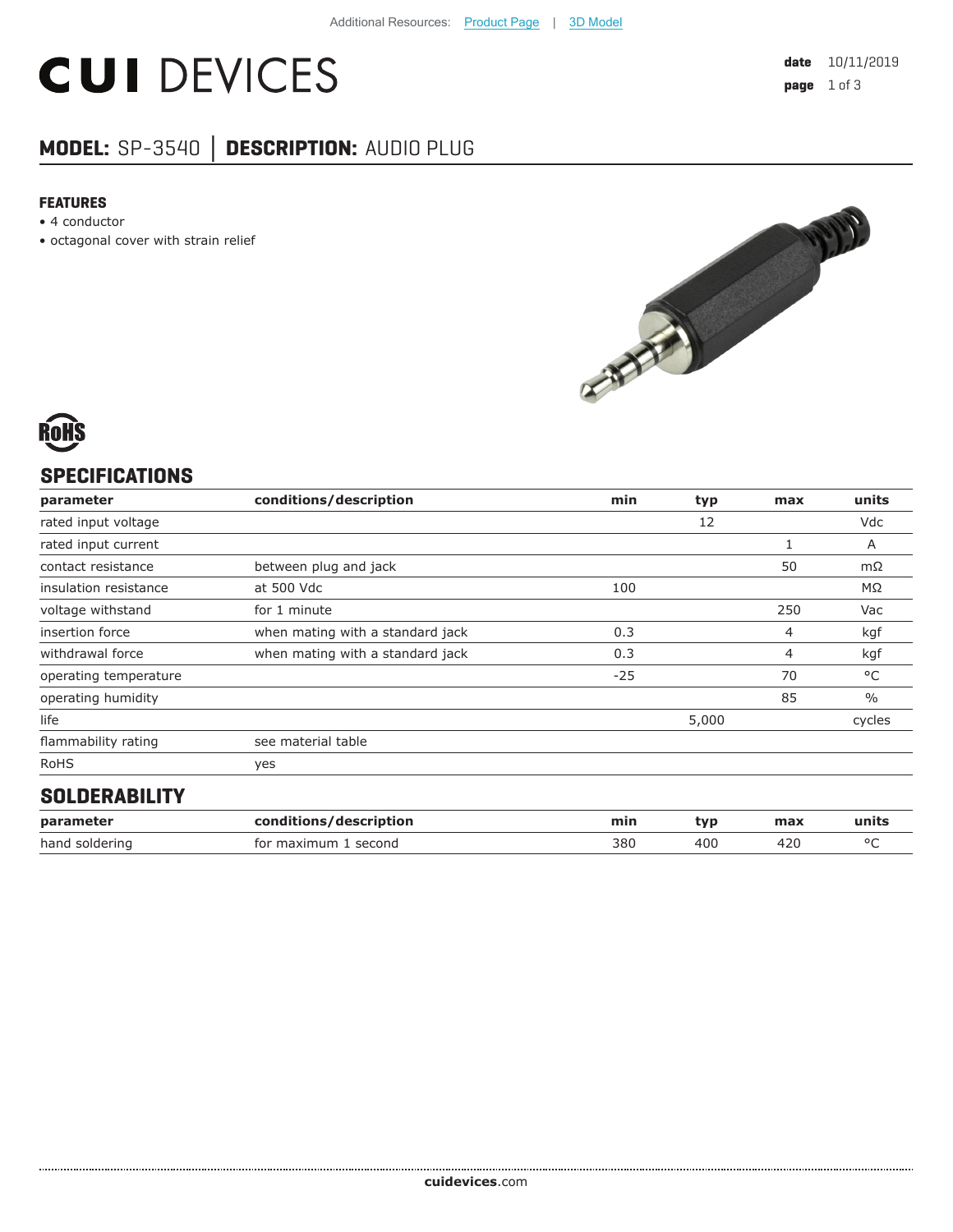## **MECHANICAL DRAWING**

units: mm tolerance: X≤1.0: ±0.1 mm 1.0<X≤6.0: ±0.2 mm 6.0<X≤12.0: ±0.3 mm 12.0<X≤25.0: ±0.4 mm X>25.0: ±0.5 mm unless otherwise noted

| <b>ITEM</b>   | <b>DESCRIPTION</b> | <b>MATERIAL</b> | PLATING/COLOR |
|---------------|--------------------|-----------------|---------------|
| 1             | tip                | brass           | nickel        |
| $\mathcal{P}$ | insulator          | POM (UL94HB)    | black         |
| 3             | ring 1             | brass           | nickel        |
| 4             | ring 2             | brass           | nickel        |
| 5             | sleeve             | brass           | nickel        |
| 6             | crimp contact      | brass           | nickel        |
|               | cover              | <b>PVC</b>      | black         |
|               |                    |                 |               |